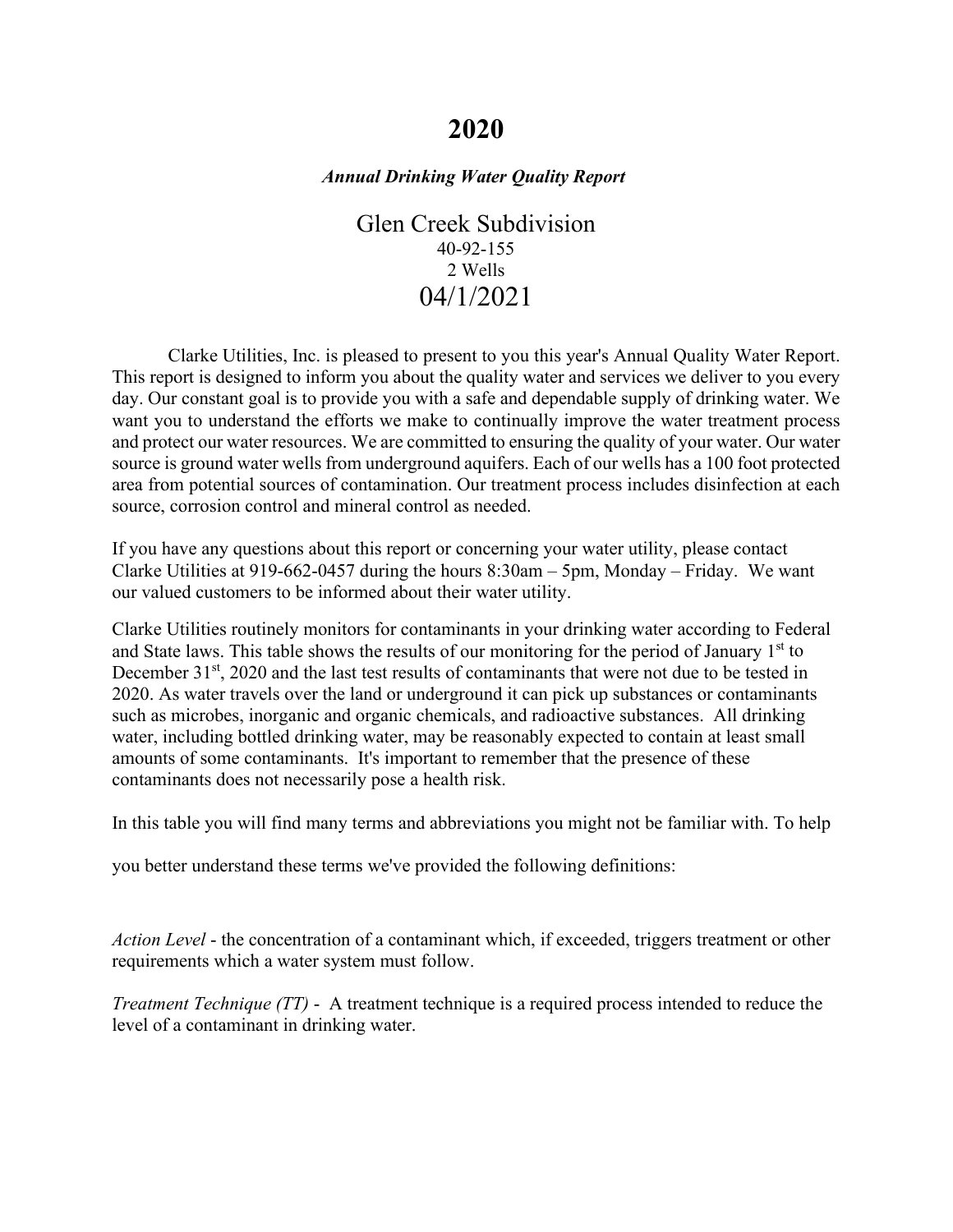*Maximum Contaminant Level* - The "Maximum Allowed" (MCL) is the highest level of a contaminant that is allowed in drinking water. MCLs are set as close to the MCLGs as feasible using the best available treatment technology.

*Maximum Contaminant Level Goal* - The "Goal"(MCLG) is the level of a contaminant in drinking water below which there is no known or expected risk to health. MCLGs allow for a margin of safety.

## **ND – NON DETECTED**

The following tables list the contaminants that were detected in your drinking water.

## **2020 1 Distribution Sample per month**

**Microbiological Contaminants in the Distribution System -** For systems that collect *less than 40* samples per month.

| Contaminant (units)                                | MCL<br>Violation<br>Y/N | Your<br>Water | MCLG | MCL.                                                                                                                  | Likely Source of<br>Contamination       |
|----------------------------------------------------|-------------------------|---------------|------|-----------------------------------------------------------------------------------------------------------------------|-----------------------------------------|
| Total Coliform Bacteria<br>(presence or absence)   | N                       | <b>NONE</b>   |      | 1 positive sample / month*<br>Note: If either an original routine sample<br>and/or its repeat samples $(s)$ are fecal | Naturally present in the<br>environment |
| Fecal Coliform or E. coli<br>(presence or absence) | N                       | <b>NONE</b>   |      | coliform or <i>E. coli</i> positive, a Tier 1<br>violation exists.                                                    | Human and animal fecal waste            |

# **Disinfectant Residuals Summary**

|                | Year<br>Sampled | <b>MRDL</b><br>Violation<br>Y/N | Your<br>Water<br>(highest RAA) | Low | Range<br>mg/l<br>High | <b>MRDLG</b> | <b>MRDL</b> | Likely Source of Contamination             |
|----------------|-----------------|---------------------------------|--------------------------------|-----|-----------------------|--------------|-------------|--------------------------------------------|
| Chlorine (ppm) | 2020            | N                               | $1.2 \text{ mg/l}$             | 1.0 | 1.6                   |              | 4.0         | Water additive used to<br>control microbes |
|                |                 |                                 |                                |     |                       |              |             |                                            |

#### **2020 Well #1 and Well#3 Entry Point Nitrate/Nitrite Contaminants**

| Contaminant (units)            | Sample<br>Date       | <b>MCL</b><br>Violation<br>Y/N | Your<br>Water            | Range<br>High<br>LOW | <b>MCLG</b> | <b>MCL</b> | Likely Source of Contamination                                                                    |
|--------------------------------|----------------------|--------------------------------|--------------------------|----------------------|-------------|------------|---------------------------------------------------------------------------------------------------|
| Nitrate (as Nitrogen)<br>(ppm) | 01/26/20<br>06/10/20 | N<br>N                         | $2.02$ mgl<br>$2.07$ mgl | ND                   | 10          | 10         | Runoff from fertilizer use; leaching from<br>septic tanks, sewage; erosion of natural<br>deposits |
| Nitrite (as Nitrogen)<br>(ppm) | NA                   | N                              | ND                       | ND.                  |             |            | Runoff from fertilizer use; leaching from<br>septic tanks, sewage; erosion of natural<br>deposits |

|                                     |  |  | 2020 10 Distribution Samples collected by selected customers |  |
|-------------------------------------|--|--|--------------------------------------------------------------|--|
| <b>Lead and Copper Contaminants</b> |  |  |                                                              |  |

| Contaminant (units)                           | Number of<br>Your<br>Sample<br>sites found<br>Water<br>Date<br>above the AL |  |  | MCLG.    | AL                                                                      | Likely Source of Contamination |
|-----------------------------------------------|-----------------------------------------------------------------------------|--|--|----------|-------------------------------------------------------------------------|--------------------------------|
| Copper (ppm)<br>(90 <sup>th</sup> percentile) | 1/2020<br>051                                                               |  |  | $AL=1.3$ | Corrosion of household plumbing<br>systems; erosion of natural deposits |                                |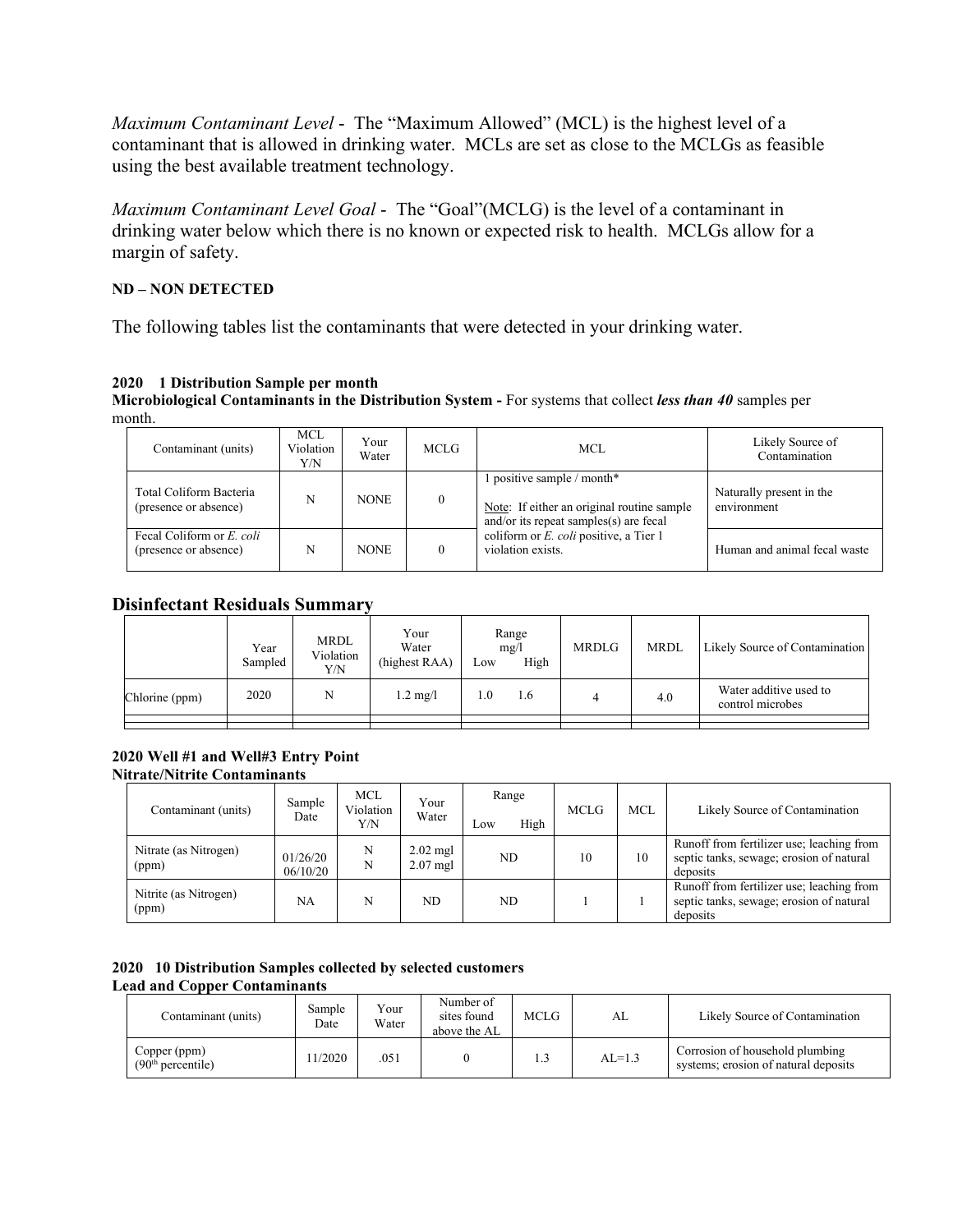| Lead<br>(ppb)<br>(90 <sup>th</sup><br>percentile | 1/2020 | $_{\rm ND}$ |  |  | $\sim$<br>$\overline{\phantom{a}}$<br>–<br>- שב | Corrosion of household plumbing<br>l deposits<br>erosion of natural<br>stems |
|--------------------------------------------------|--------|-------------|--|--|-------------------------------------------------|------------------------------------------------------------------------------|
|--------------------------------------------------|--------|-------------|--|--|-------------------------------------------------|------------------------------------------------------------------------------|

#### **2018 Well #1 and Well #3 Entry Point Inorganic Contaminants**

| Contaminant (units)          | Sample  | <b>MCL</b><br>Violation | Your         | Range       | <b>MCLG</b>    | <b>MCL</b>     | Likely Source of Contamination                                                                                                               |
|------------------------------|---------|-------------------------|--------------|-------------|----------------|----------------|----------------------------------------------------------------------------------------------------------------------------------------------|
|                              | Date    | Y/N                     | Water        | High<br>Low |                |                |                                                                                                                                              |
| Antimony (ppb)               | 2/12/18 | N                       | ND           | N/A         | 6              | 6              | Discharge from petroleum refineries; fire<br>retardants; ceramics; electronics; solder                                                       |
| Arsenic (ppb)                | 2/12/18 | N                       | ND           | N/A         | $\mathbf{0}$   | 10             | Erosion of natural deposits; runoff from<br>orchards; runoff from glass and<br>electronics production wastes                                 |
| Barium (ppm)                 | 2/12/18 | N                       | ND           | N/A         | 2              | $\overline{2}$ | Discharge of drilling wastes; discharge<br>from metal refineries; erosion of natural<br>deposits                                             |
| Beryllium (ppb)              | 2/12/18 | N                       | ND           | N/A         | $\overline{4}$ | $\overline{4}$ | Discharge from metal refineries and coal-<br>burning factories; discharge from<br>electrical, aerospace, and defense<br>industries           |
| Cadmium (ppb)                | 2/12/18 | N                       | ND           | N/A         | 5              | 5              | Corrosion of galvanized pipes; erosion of<br>natural deposits; discharge from metal<br>refineries; runoff from waste batteries and<br>paints |
| Chromium (ppb)               | 2/12/18 | N                       | ND           | N/A         | 100            | 100            | Discharge from steel and pulp mills;<br>erosion of natural deposits                                                                          |
| Cyanide (ppb)                | 2/12/18 | N                       | ND           | N/A         | 200            | 200            | Discharge from steel/metal factories;<br>discharge from plastic and fertilizer<br>factories                                                  |
| Fluoride (ppm)               | 2/12/18 | $\mathbf N$             | 1.54<br>mg/l | N/A         | 4              | $\overline{4}$ | Erosion of natural deposits; water additive<br>which promotes strong teeth; discharge<br>from fertilizer and aluminum factories              |
| Mercury (inorganic)<br>(ppb) | 2/12/18 | $\mathbf N$             | ND           | N/A         | 2              | $\overline{2}$ | Erosion of natural deposits; discharge<br>from refineries and factories; runoff from<br>landfills; runoff from cropland                      |
| Selenium (ppb)               | 2/12/18 | N                       | ND           | N/A         | 50             | 50             | Discharge from petroleum and metal<br>refineries; erosion of natural deposits;<br>discharge from mines                                       |
| Thallium (ppb)               | 2/12/18 | N                       | ND           | N/A         | 0.5            | $\overline{2}$ | Leaching from ore-processing sites;<br>discharge from electronics, glass, and<br>drug factories                                              |

**2018 MRT Maximum Residence Time Stage 2 Disinfection Byproduct Compliance -** Based upon Locational Running Annual Average (LRAA)

| - -<br>Disinfection<br><b>Byproduct</b> | Year<br>Sampled | <b>MCL</b><br>Violation<br>Y/N | Your<br>Water<br>(highest LRAA) | Range<br>High<br>Low | ັ<br><b>MCLG</b> | <b>MCL</b> | $\cdots$<br>Likely Source of<br>Contamination |
|-----------------------------------------|-----------------|--------------------------------|---------------------------------|----------------------|------------------|------------|-----------------------------------------------|
| TTHM (ppb)                              | 08/18           | N                              | ND                              | ND                   | N/A              | 80         | Byproduct of drinking<br>water disinfection   |
| 5120 GCT                                |                 |                                |                                 |                      |                  |            |                                               |
| HAA5 (ppb)                              | 08/18           | N                              | ND                              | ND                   | N/A              | 60         | Byproduct of drinking<br>water disinfection   |
| 5120 GCT                                |                 |                                |                                 |                      |                  |            |                                               |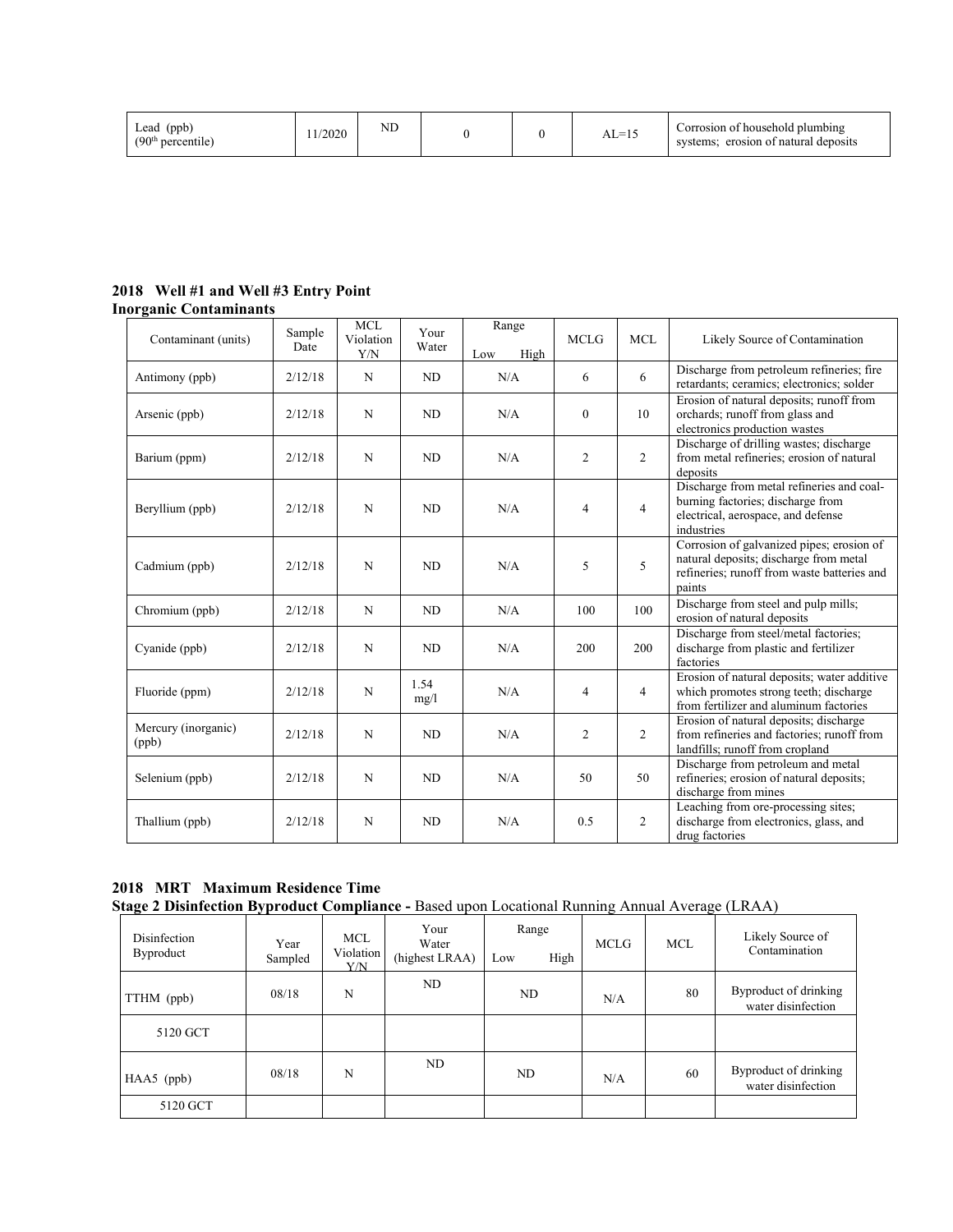| Contaminant (units) | Sample Date | Your<br>Water                         | Range<br>High<br>Low | <b>SMCL</b>           |
|---------------------|-------------|---------------------------------------|----------------------|-----------------------|
|                     |             |                                       |                      |                       |
| Iron $(ppm)$        | 02/12/2018  | $.070$ mg/l<br>$.070 \,\mathrm{mg}/l$ |                      | $0.3 \text{ mg/L}$    |
| Manganese (ppm)     | 02/12/2018  | ND                                    | ND                   | $0.05$ mg/L           |
| Nickel (ppm)        | 02/12/2018  | ND                                    | ND                   | N/A                   |
| Sodium (ppm)        | 02/12/2018  | $156.650$ mg/l                        | $156.650$ mg/l       | N/A                   |
| Sulfate (ppm)       | 02/12/2018  | $201$ mg/l                            | $201$ mg/l           | $250 \text{ mg/L}$    |
| pH                  | 02/12/2018  | 7.4 units                             | 7.4 units            | $6.5 \text{ to } 8.5$ |

# **Other Miscellaneous Water Characteristics Contaminants**

**2018/2020 Well#1 and Well#3 Entry Point Synthetic Organic Chemical (SOC) Contaminants Including Pesticides and Herbicides** 

| Contaminant (units)                   | Sample<br>Date       | MCL<br>Violation<br>Y/N | Your<br>Water  | Range<br>High<br>Low | <b>MCLG</b>      | <b>MCL</b>     | Likely Source of Contamination                                         |
|---------------------------------------|----------------------|-------------------------|----------------|----------------------|------------------|----------------|------------------------------------------------------------------------|
| $2,4-D$ (ppb)                         | 10/18/18<br>06/10/20 | N                       | ND             | N/A                  | 70               | 70             | Runoff from herbicide used on row crops                                |
| $2,4,5$ -TP (Silvex) (ppb)            | 10/18/18<br>06/10/20 | N                       | ND             | N/A                  | 50               | 50             | Residue of banned herbicide                                            |
| Alachlor (ppb)                        | 10/18/18<br>06/10/20 | N                       | ND             | N/A                  | $\boldsymbol{0}$ | $\mathfrak{2}$ | Runoff from herbicide used on row crops                                |
| Atrazine (ppb)                        | 10/18/18<br>06/10/20 | N                       | ND             | N/A                  | 3                | 3              | Runoff from herbicide used on row crops                                |
| Benzo(a)pyrene (PAH)<br>(ppt)         | 10/18/18<br>06/10/20 | N                       | ND             | N/A                  | $\overline{0}$   | 200            | Leaching from linings of water storage<br>tanks and distribution lines |
| Carbofuran (ppb)                      | 10/18/18<br>06/10/20 | N                       | ND             | N/A                  | 40               | 40             | Leaching of soil fumigant used on rice<br>and alfalfa                  |
| Chlordane (ppb)                       | 10/18/18<br>06/10/20 | N                       | ND             | N/A                  | $\boldsymbol{0}$ | $\overline{2}$ | Residue of banned termiticide                                          |
| Dalapon (ppb)                         | 10/18/18<br>06/10/20 | N                       | ND             | N/A                  | 200              | 200            | Runoff from herbicide used on rights of<br>way                         |
| $Di(2-ethylhexyl)$<br>adipate (ppb)   | 10/18/18<br>06/10/20 | N                       | ND             | N/A                  | 400              | 400            | Discharge from chemical factories                                      |
| $Di(2-ethylhexyl)$<br>phthalate (ppb) | 10/18/18<br>06/10/20 | N                       | N <sub>D</sub> | N/A                  | $\mathbf{0}$     | 6              | Discharge from rubber and chemical<br>factories                        |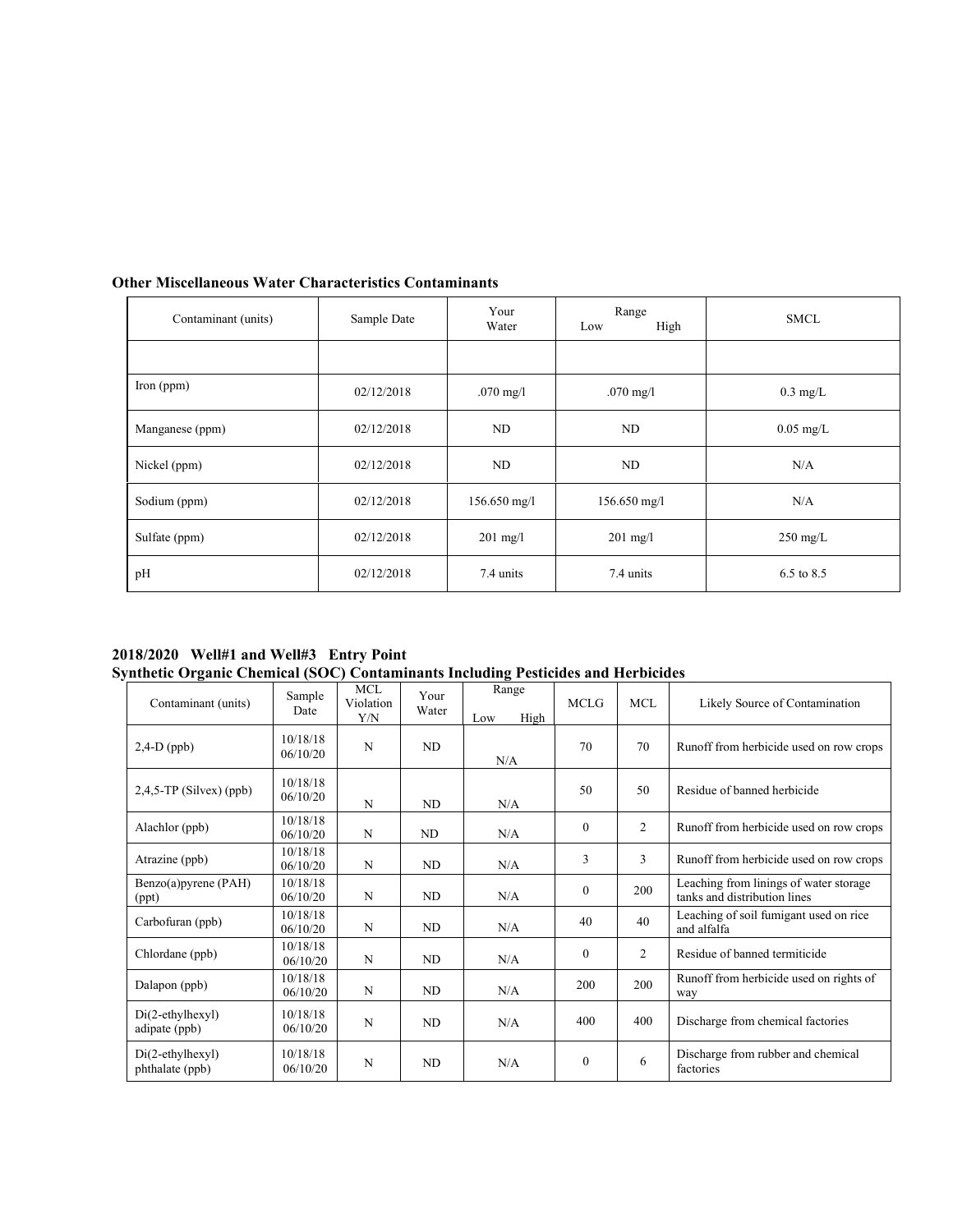| <b>DBCP</b><br>[Dibromochloropropane]<br>(ppt) | 10/18/18<br>06/10/20 | N           | <b>ND</b> | N/A | $\mathbf{0}$   | 200            | Runoff/leaching from soil fumigant used<br>on soybeans, cotton, pineapples, and<br>orchards |
|------------------------------------------------|----------------------|-------------|-----------|-----|----------------|----------------|---------------------------------------------------------------------------------------------|
| Dinoseb (ppb)                                  | 10/18/18<br>06/10/20 | N           | <b>ND</b> | N/A | $\overline{7}$ | $\overline{7}$ | Runoff from herbicide used on soybeans<br>and vegetables                                    |
| Endrin (ppb)                                   | 10/18/18<br>06/10/20 | N           | <b>ND</b> | N/A | $\overline{c}$ | 2              | Residue of banned insecticide                                                               |
| EDB [Ethylene<br>dibromide] (ppt)              | 10/18/18<br>06/10/20 | N           | <b>ND</b> | N/A | $\mathbf{0}$   | 50             | Discharge from petroleum refineries                                                         |
| Heptachlor (ppt)                               | 10/18/18<br>06/10/20 | N           | <b>ND</b> | N/A | $\mathbf{0}$   | 400            | Residue of banned pesticide                                                                 |
| Heptachlor epoxide (ppt)                       | 10/18/18<br>06/10/20 | $\mathbf N$ | ND        | N/A | $\mathbf{0}$   | 200            | Breakdown of heptachlor                                                                     |
| Hexachlorobenzene (ppb)                        | 10/18/18<br>06/10/20 | N           | <b>ND</b> | N/A | $\mathbf{0}$   | 1              | Discharge from metal refineries and<br>agricultural chemical factories                      |
| Hexachlorocyclo-<br>pentadiene (ppb)           | 10/18/18<br>06/10/20 | N           | <b>ND</b> | N/A | 50             | 50             | Discharge from chemical factories                                                           |
| Lindane (ppt)                                  | 10/18/18<br>06/10/20 | N           | <b>ND</b> | N/A | 200            | 200            | Runoff/leaching from insecticide used on<br>cattle, lumber, gardens                         |
| Methoxychlor (ppb)                             | 10/18/18<br>06/10/20 | N           | <b>ND</b> | N/A | 40             | 40             | Runoff/leaching from insecticide used on<br>fruits, vegetables, alfalfa, livestock          |
| Oxamyl [Vydate] (ppb)                          | 10/18/18<br>06/10/20 | N           | <b>ND</b> | N/A | 200            | 200            | Runoff/leaching from insecticide used on<br>apples, potatoes and tomatoes                   |
| PCBs [Polychlorinated<br>biphenyls] (ppt)      | 10/18/18<br>06/10/20 | ${\bf N}$   | <b>ND</b> | N/A | $\mathbf{0}$   | 500            | Runoff from landfills; discharge of waste<br>chemicals                                      |
| Pentachlorophenol (ppb)                        | 10/18/18<br>06/10/20 | N           | <b>ND</b> | N/A | $\mathbf{0}$   | $\mathbf{1}$   | Discharge from wood preserving<br>factories                                                 |
| Picloram (ppb)                                 | 10/18/18<br>06/10/20 | N           | <b>ND</b> | N/A | 500            | 500            | Herbicide runoff                                                                            |
| Simazine (ppb)                                 | 10/18/18<br>06/10/20 | N           | ND        | N/A | $\overline{4}$ | $\overline{4}$ | Herbicide runoff                                                                            |
| Toxaphene (ppb)                                | 10/18/18<br>06/10/20 | N           | <b>ND</b> | N/A | $\mathbf{0}$   | 3              | Runoff/leaching from insecticide used on<br>cotton and cattle                               |

#### **2020 Well#1 and Well#3 Entry Point Volatile Organic Chemical (VOC) Contaminants**

| Contaminant (units)              | Sample<br>Date       | <b>MCL</b><br>Violation<br>Y/N | Your<br>Water | Range<br>High<br>Low | <b>MCLG</b>    | <b>MCL</b>     | Likely Source of Contamination                                             |
|----------------------------------|----------------------|--------------------------------|---------------|----------------------|----------------|----------------|----------------------------------------------------------------------------|
| Benzene (ppb)                    | 04/28/20<br>11/03/20 | N                              | ND            | N/A                  | $\theta$       | 5              | Discharge from factories; leaching from<br>gas storage tanks and landfills |
| Carbon tetrachloride (ppb)       | 04/28/20<br>11/03/20 | N                              | ND            | N/A                  | $\theta$       | 5              | Discharge from chemical plants and other<br>industrial activities          |
| Chlorobenzene (ppb)              | 04/28/20<br>11/03/20 | N                              | ND            | N/A                  | 100            | 100            | Discharge from chemical and agricultural<br>chemical factories             |
| o-Dichlorobenzene (ppb)          | 04/28/20<br>11/03/20 | N                              | ND            | N/A                  | 600            | 600            | Discharge from industrial chemical<br>factories                            |
| p-Dichlorobenzene (ppb)          | 04/28/20<br>11/03/20 | N                              | ND            | N/A                  | 75             | 75             | Discharge from industrial chemical<br>factories                            |
| $1,2$ – Dichloroethane (ppb)     | 04/28/20<br>11/03/20 | N                              | ND            | N/A                  | $\theta$       | 5              | Discharge from industrial chemical<br>factories                            |
| $1,1$ – Dichloroethylene (ppb)   | 04/28/20<br>11/03/20 | N                              | ND            | N/A                  | $\overline{7}$ | $\overline{7}$ | Discharge from industrial chemical<br>factories                            |
| $cis-1,2-Dichloroethylene (ppb)$ | 04/28/20<br>11/03/20 | N                              | ND            | N/A                  | 70             | 70             | Discharge from industrial chemical<br>factories                            |
| trans-1,2-Dichloroethylene (ppb) | 04/28/20<br>11/03/20 | N                              | ND            | N/A                  | 100            | 100            | Discharge from industrial chemical<br>factories                            |
| Dichloromethane (ppb)            | 04/28/20<br>11/03/20 | N                              | ND            | N/A                  | $\theta$       | 5              | Discharge from pharmaceutical and<br>chemical factories                    |
| 1,2-Dichloropropane (ppb)        | 04/28/20<br>11/03/20 | N                              | ND            | N/A                  | $\theta$       | 5              | Discharge from industrial chemical<br>factories                            |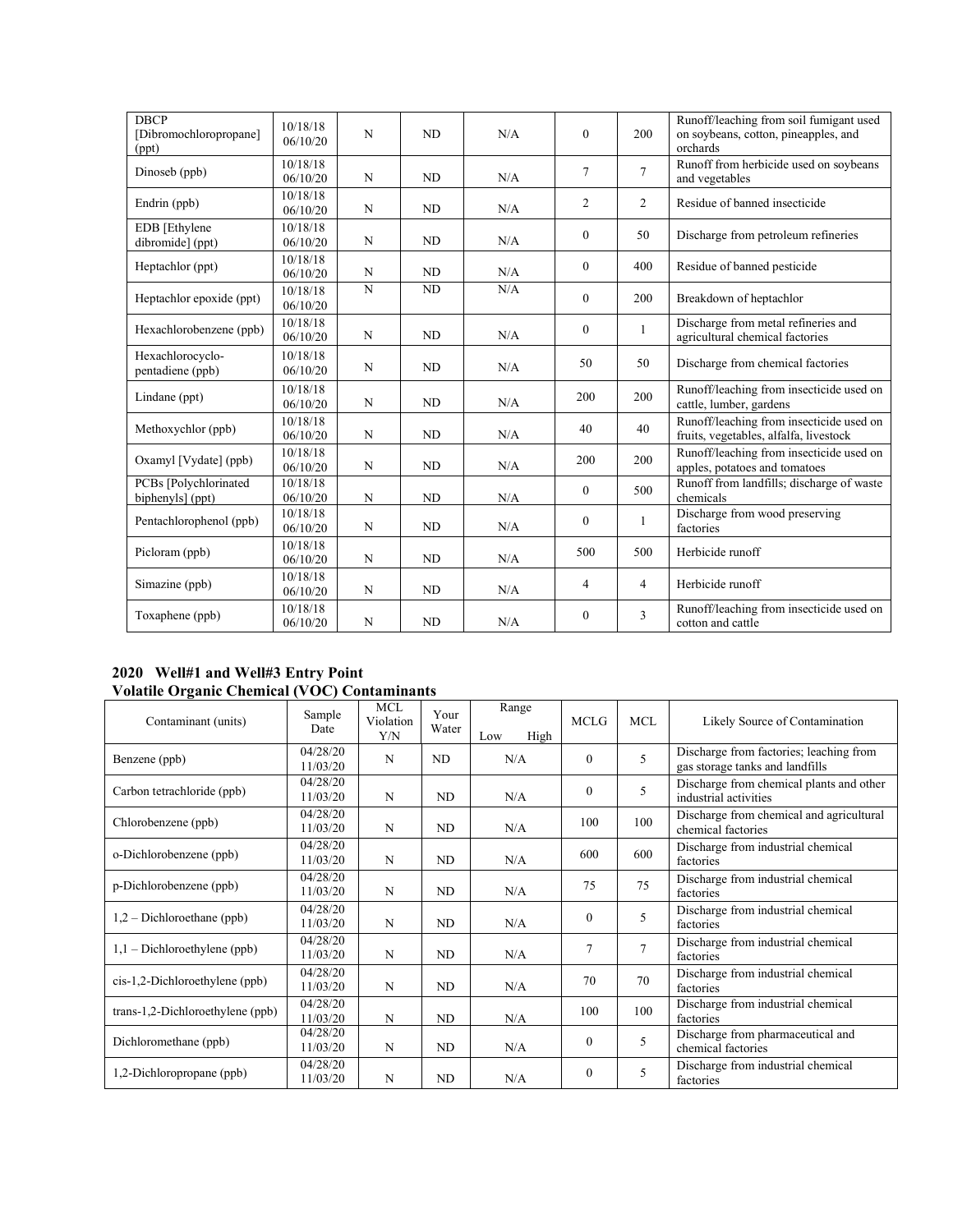| Ethylbenzene (ppb)              | 04/28/20<br>11/03/20 | N | ND | N/A | 700      | 700            | Discharge from petroleum refineries                                      |
|---------------------------------|----------------------|---|----|-----|----------|----------------|--------------------------------------------------------------------------|
| Styrene (ppb)                   | 04/28/20<br>11/03/20 | N | ND | N/A | 100      | 100            | Discharge from rubber and plastic<br>factories; leaching from landfills  |
| Tetrachloroethylene (ppb)       | 04/28/20<br>11/03/20 | N | ND | N/A | $\theta$ | 5              | Discharge from factories and dry cleaners                                |
| $1,2,4$ –Trichlorobenzene (ppb) | 04/28/20<br>11/03/20 | N | ND | N/A | 70       | 70             | Discharge from textile-finishing factories                               |
| $1,1,1$ – Trichloroethane (ppb) | 04/28/20<br>11/03/20 | N | ND | N/A | 200      | 200            | Discharge from metal degreasing sites and<br>other factories             |
| $1,1,2$ –Trichloroethane (ppb)  | 04/28/20<br>11/03/20 | N | ND | N/A | 3        | 5              | Discharge from industrial chemical<br>factories                          |
| Trichloroethylene (ppb)         | 04/28/20<br>11/03/20 | N | ND | N/A | $\theta$ | 5              | Discharge from metal degreasing sites and<br>other factories             |
| Toluene (ppm)                   | 04/28/20<br>11/03/20 | N | ND | N/A |          |                | Discharge from petroleum factories                                       |
| Vinyl Chloride (ppb)            | 04/28/20<br>11/03/20 | N | ND | N/A | $\theta$ | $\overline{2}$ | Leaching from PVC piping; discharge<br>from plastics factories           |
| Xylenes (Total) (ppm)           | 04/28/20<br>11/03/20 | N | ND | N/A | 10       | 10             | Discharge from petroleum factories;<br>discharge from chemical factories |

**2018/2020 Well#1 and Well#3 Entry Point Quarterly Composite Radiological Contaminants**

| -                               |                                               |                                    |                           |                      |              |            |                                           |
|---------------------------------|-----------------------------------------------|------------------------------------|---------------------------|----------------------|--------------|------------|-------------------------------------------|
| Contaminant (units)             | Sample Date                                   | <b>MCL</b><br>Viola<br>tion<br>Y/N | Your<br>Water             | Range<br>High<br>Low | <b>MCLG</b>  | <b>MCL</b> | Likely Source of Contamination            |
| Alpha emitters $(pCi/L)$        | 10/23/18<br>11/30/20                          | N                                  | $4.6$ pCl<br>ND           | N/A                  | $\mathbf{0}$ | 15         | Erosion of natural deposits               |
| Beta/photon emitters<br>(pCi/L) | 02/12/18<br>05/18/18<br>07/12/18<br>10/23/18  | N                                  | N/A                       | N/A                  | $\theta$     | $50*$      | Decay of natural and man-made<br>deposits |
| Combined radium (pCi/L)         | 02/12/18<br>05/18/18<br>07/12/18<br>10/23/18  | N                                  | 1.9 <sub>p</sub> Cl<br>ND | $1.9$ pCi/L<br>ND.   | $\mathbf{0}$ | 5          | Erosion of natural deposits               |
| Uranium $(pCi/L)$               | 02/12/18<br>0.5/18/18<br>07/12/18<br>10/23/18 | N                                  | ND<br>ND                  | N/A                  | $\mathbf{0}$ | 20.1       | Erosion of natural deposits               |

\* Note: The MCL for beta/photon emitters is 4 mrem/year. EPA considers 50 pCi/L to be the level of concern for beta particles.

As you can see by the table, our system had no violations. We're proud that your drinking water meets or exceeds all Federal and State requirements. We have learned through our monitoring and testing that some constituents have been detected. The EPA has determined that your water IS SAFE at these levels.

All sources of drinking water are subject to potential contamination by substances that are naturally occurring or man made. These substances can be microbes, inorganic or organic chemicals and radioactive substances. All drinking water, including bottled water, may reasonably be expected to contain at least small amounts of some contaminants. The presence of contaminants does not necessarily indicate that the water poses a health risk. More information about contaminants and potential health effects can be obtained by calling the Environmental Protection Agency's Safe Drinking Water Hotline at 1-800-426-4791.